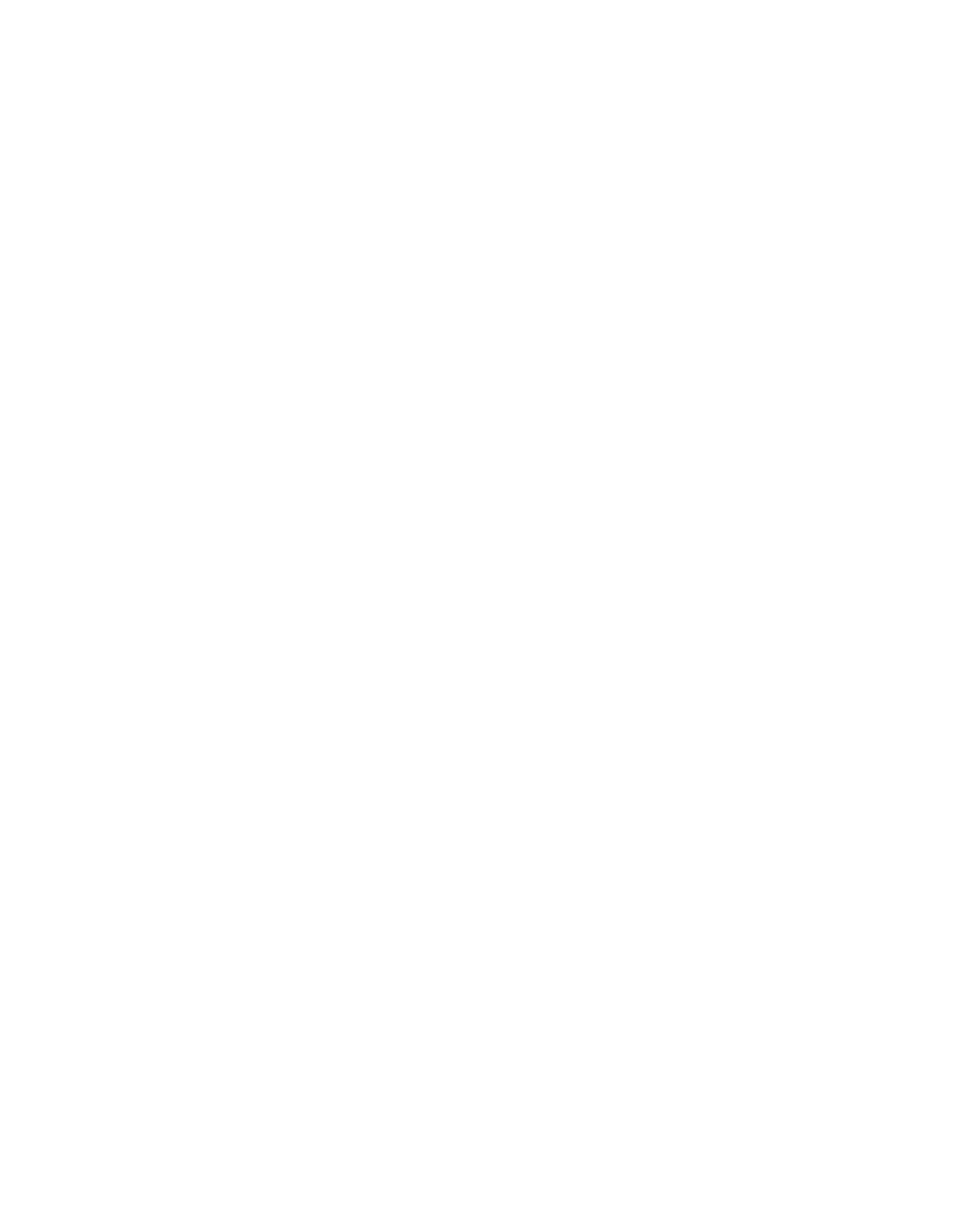9.29.288 to 9.951.16 **OFFENSES AGAINST STATE LAWS SUBJECT TO FORFEITURE**. The following statutes following the prefix "9" defining offenses against the peace and good order of the State are adopted by reference to Village, provided the penalty for commission of such offenses hereunder shall be limited to a forfeiture imposed under §25.04 of this Municipal Code:

| 9.29.288              | Throwing Refuse in Waters/Abandoning Vehicles in Waters     |
|-----------------------|-------------------------------------------------------------|
| 9.50.58               | <b>Careless Smoking</b>                                     |
| 9.118.15              | Contributing to Truancy By Parent(s)                        |
| 9.118.16              | <b>Habitual Truant</b>                                      |
| 9.118.163             | <b>Child Truant</b>                                         |
| 9.134.71(1)           | <b>Violations by Secondhand Dealers</b>                     |
| 9.144.42(6)           | Pollution by Motor Vehicle/Tampering with Pollution Control |
|                       | System                                                      |
| 9.175.25              | <b>Illegal Storage of Junked Vehicles</b>                   |
| 9.218.01(7a)          | <b>Used Cars/Prohibited Acts</b>                            |
| 9.218.01(7b)          | Motor Vehicles/Sale to Minor                                |
| $9.254.(1-4)$         | <b>Illegal Possession of Tobacco Products</b>               |
| 9.939.05              | <b>Parties to Crime</b>                                     |
| 9.939.22              | <b>Words and Phrases Defined</b>                            |
| 9.939.32              | Attempt                                                     |
| 9.940.19(1)           | <b>Battery</b>                                              |
| 9.941.01              | Negligent Operation of Vehicle (Off Roadway)                |
| 9.941.10              | Negligent Handling of Burning Material                      |
| 9.941.12(2), (3)      | Interfering with Fire Fighting                              |
| 9.941.13              | <b>False Alarms</b>                                         |
| 9.941.20(1)           | Reckless Use of Weapons                                     |
| 9.941.22              | Person Selling, Giving, etc. Pistol to Minor                |
| 9.941.23              | <b>Carrying Concealed Weapon</b>                            |
| 9.941.24              | Possession of Switchblade Knife                             |
| 9.943.01(1)           | Criminal Damage to Property (Less than \$1,000)             |
| 9.943.07(1), (2), (3) | <b>Criminal Damage to Railroad</b>                          |
| 9.943.07(4)           | Intentionally Depositing Debris on Railroad                 |
| 9.943.11              | Entry Into Locked Vehicle                                   |
| 9.943.125             | Entry Into Locked Coin Box                                  |
| 9.943.13              | <b>Trespass to Land</b>                                     |
| 9.943.14              | <b>Criminal Trespass to Dwelling</b>                        |
| 9.943.20              | Theft (\$500 or Less)                                       |
| 9.943.21              | Fraud on Hotel or Restaurant Keeper (\$500 or Less)         |
| 9.943.22              | Use of Cheating Tokens                                      |
| 9.943.23(2)           | <b>Operate Auto Without Owner's Consent</b>                 |
| 9.943.24              | Issue of Worthless Checks (Less than \$500)                 |
| 9.943.34(1)           | Receiving Stolen Property, Value Less than \$500            |
| 9.943.35              | Receiving Property from Children                            |
| 9.943.37              | Alteration of Property Identification Marks                 |
| 9.943.41(2), (3),     |                                                             |
| $(a-d)$ Or $(4)(b)$   | Credit Card Crimes, Value Less Than \$500                   |
| 9.943.50              | <b>Retail Theft (Shoplifting)</b>                           |
| 9.944.15              | Fornication                                                 |
| 9.944.17              | <b>Sexual Gratification</b>                                 |
| 9.944.20              | <b>Lewd and Lascivious Behavior</b>                         |
|                       |                                                             |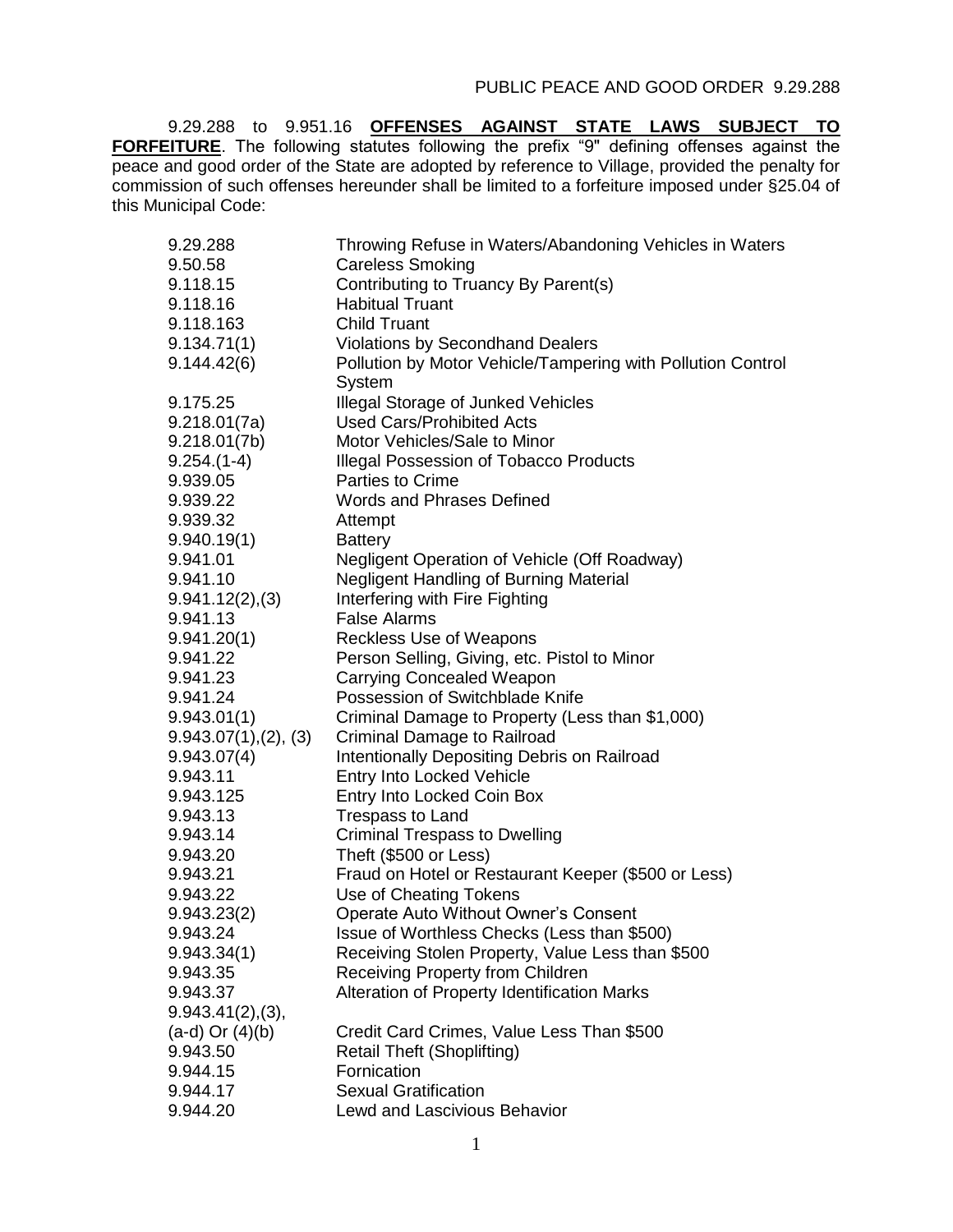| 9.944.30          | Prostitution                                           |
|-------------------|--------------------------------------------------------|
| 9.944.31          | <b>Patronizing Prostitutes</b>                         |
| 9.944.33(1)       | Pandering                                              |
| 9.944.36          | <b>B-Girl Solicitations Prohibited</b>                 |
| 9.945.01          | Definitions Relating to Gambling                       |
| 9.945.02          | Gambling                                               |
| 9.945.04          | Permitting Premises to be Used for Commercial Gambling |
| 9.946.06          | Improper Use of Flag                                   |
| 9.946.32          | <b>False Swearing</b>                                  |
| 9.946.40          | Refusing to Aid Officer                                |
| 9.946.41          | <b>Resisting or Obstructing Officer</b>                |
| 9.946.42(1)       | Escape                                                 |
| 9.946.69          | Falsely Assuming to Act as a Public Officer            |
| 9.946.70          | <b>Impersonating Peace Officer</b>                     |
| 9.946.72(2)       | Tampering with Public Records and Notices              |
| 9.947.01          | <b>Disorderly Conduct</b>                              |
| 9.947.012         | Unlawful Use of Telephone                              |
| 9.947.0125        | Harassment                                             |
| 9.947.047         | <b>Littering Shores</b>                                |
| 9.947.06          | <b>Unlawful Assemblies</b>                             |
| 9.948.51          | Hazing                                                 |
| 9.951.01-9.951.16 | <b>Crimes Against Animals</b>                          |

# 9.02 **FIREARMS**.

(1) DISCHARGE. (Am 6/14/10) No person except an authorized police officer shall discharge any firearm within the Village limits. No person shall have in their possession any firearms unless it conforms to Wis Stats. §941.23 in its entirety. The Board may however, issue permits to an organized gun club to engage in target practice within the Village limits; with times and places as designated by the Police Chief. For the purpose of definition; a firearm shall constitute any center ring fire or black powder gun, as well as any pump or CO² propelled, pellet, paint or BB guns. This definition shall also include all single, compound bows, as well as cross bows, except as used in any formal educational setting and/or curriculum, or provided by an agency of the State or formal Group, but then only as authorized by the Police Chief.

(2) FIREARMS RESTRICTED IN VILLAGE BUILDINGS.(Created 10/10/11)

(a) Definitions.

- 1. *Firearms* means a weapon that acts by force of gunpowder.
- 2. *Law Enforcement* means any person employed by the State of Wisconsin or any political subdivision of this state, for the purpose of detecting and preventing crime and enforcing laws or ordinances and who is authorized to make arrest for violations of the laws or ordinances he or she is employed to enforce.
- 3. *Weapon* means a handgun, an electronic weapon as defined in Wis. Stats. §941.24, or a billy club.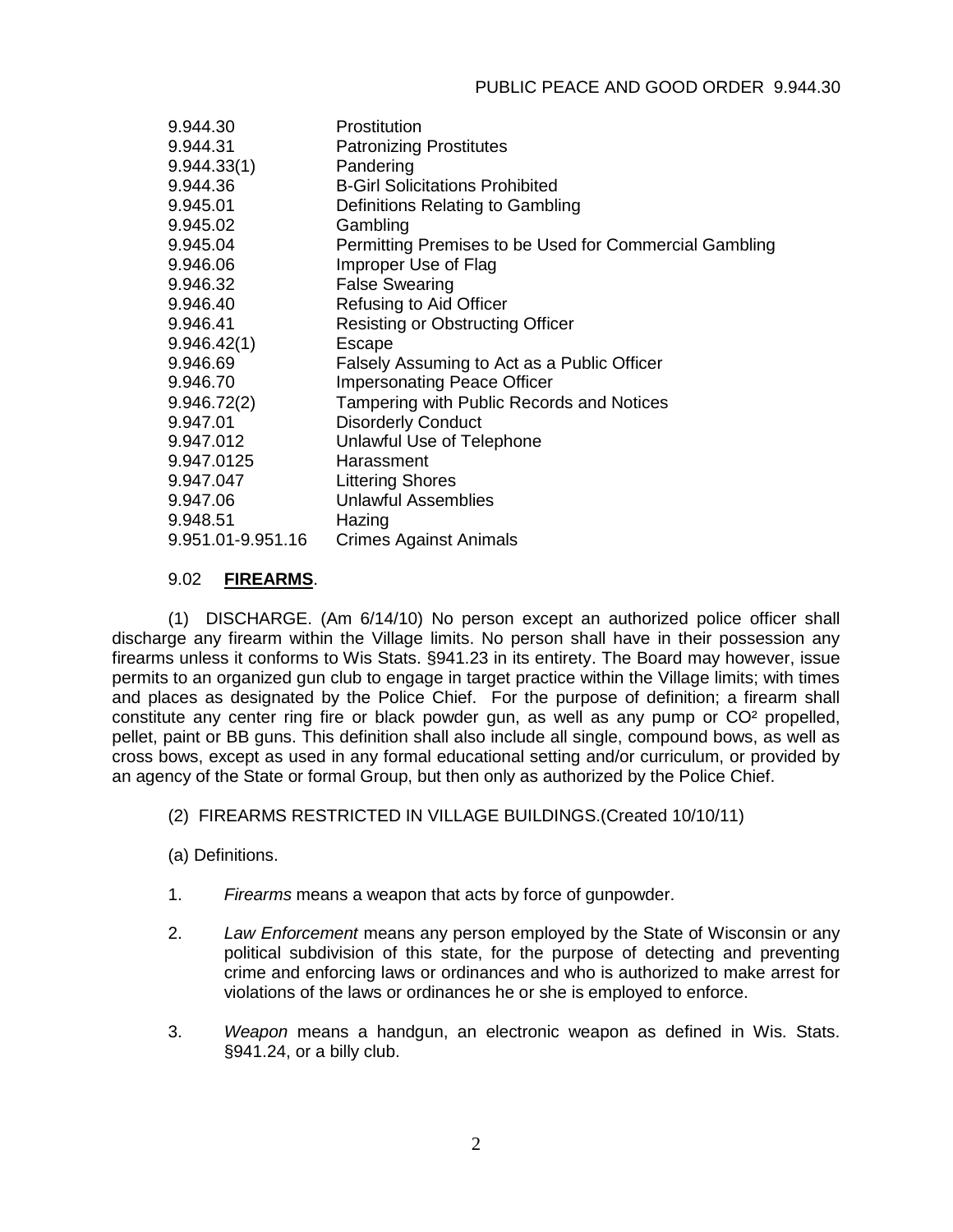### PUBLIC PEACE AND GOOD ORDER 9.02

(b) In addition to the provisions of Wis. Stats.§175.60 enumerating places where the carrying of a weapon or a firearm is prohibited, including exceptions thereto, it shall be unlawful for any person other than a law enforcement officer to enter the following village buildings while carrying a weapon or a firearm:

- 1. Valders Village Office
- 2. Valders Village Shop
- 3. Valders Memorial Community Center
- 4. Valders Memorial Park Shelters (4)
- 5. Valders Melody Lane Mini Park Shelter
- 6. Valders Public Utility Wastewater Treatment Plant
- 7. Valders Public Utility Well Houses

(c) It shall be prohibited for any Village employee to carry an open and/or concealed weapon while in the course of their employment, other than law enforcement officers.

(d) Signs meeting the requirements of Wis. Stats. §943.13(2)(bm)1 shall be posted in prominent places near all entrances of such buildings regarding such restrictions.

(e) Any person who enters or remains in any aforementioned village building contrary to such signage, shall be considered a trespasser subject to penalty as defined in §9.943.14 of this code chapter.

9.03 **THROWING OR SHOOTING MISSILES AND PROJECTILES**. No person shall throw or shoot any object, arrow, stone, snowball or other missile or projectile by hand or by any other means at any person or at, in or into any building, street, sidewalk, alley, highway, park, playground or other public place within the Village.

9.04 **SALE AND DISCHARGE OF FIREWORKS RESTRICTED**. Section 167.10, Wis. Stats., regulating the sale and use of fireworks, exclusive of any penalty imposed thereby is adopted by reference and made a part of this chapter as though set forth in full.

9.05 **OBSTRUCTING STREETS AND SIDEWALKS PROHIBITED**. No person shall stand, sit, loaf or loiter or engage in any sport or exercise on any public street, sidewalk, bridge or pubic ground within the Village in such manner as to prevent or obstruct the free passage of pedestrian or vehicular traffic thereon or to prevent or hinder free ingress to or egress from any place of business or amusement or any church, public hall or meeting place.

#### 9.06 **LOUD AND UNNECESSARY NOISE PROHIBITED**.

(1) No person shall make or cause to be made any loud, disturbing, or unnecessary sounds or noises such as may tend to annoy or disturb another in or about any public street, alley, or park or any private residence, except as provided for in this Section and Section 9.06(A)or (B).

(2) No person shall operate or cause to be operated on private property any source of sound in such a manner as to create a sound level which exceeds the limits set forth for the designated land use categories listed below. The source shall be measured from a point on the lot line at a point along a straight line from the point where the noise complaint originates.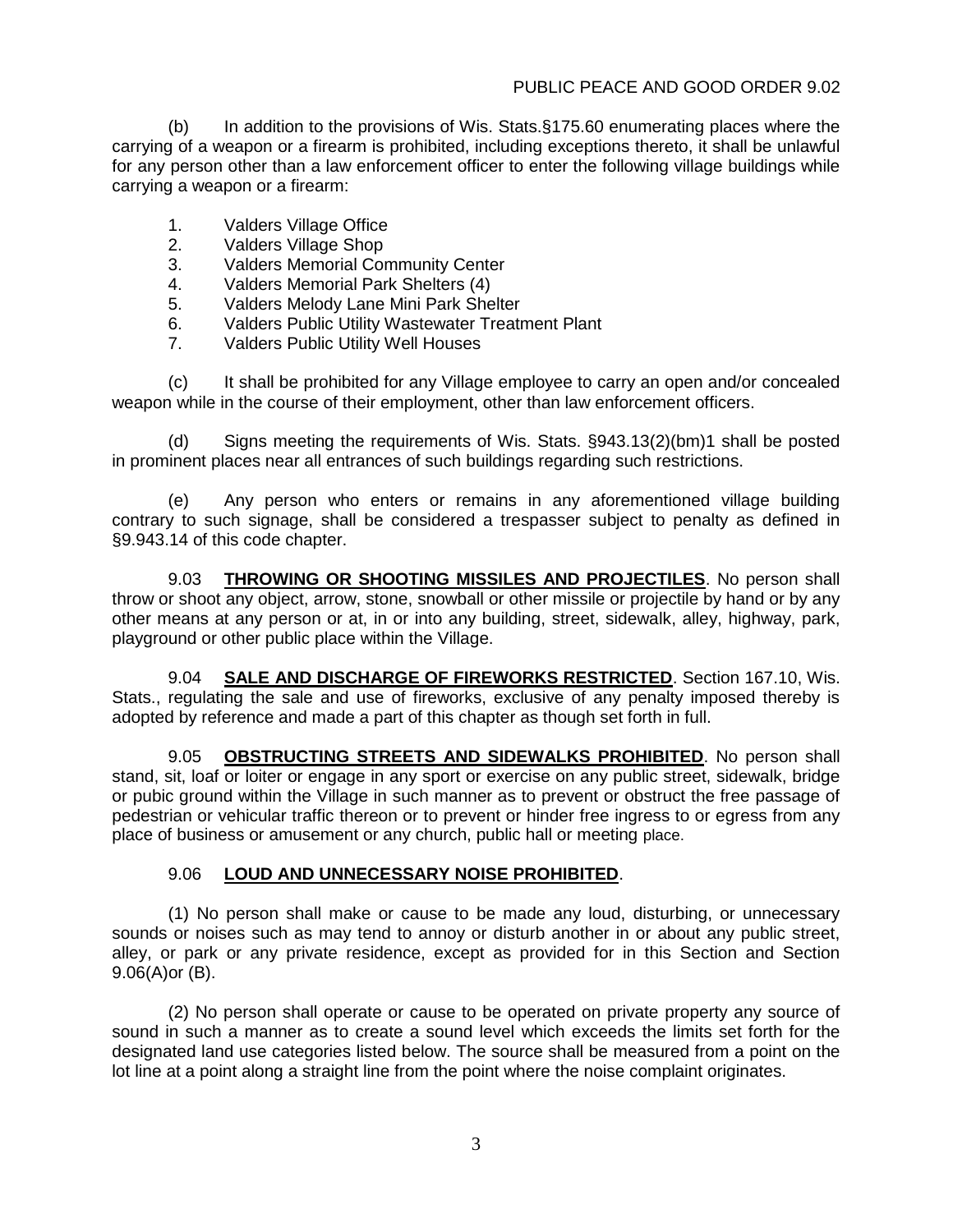#### PUBLIC PEACE AND GOOD ORDER 9.06

#### Land Use Category **Maximum Allowable Sound Level Limit**

| 55 dBA |
|--------|
| 80 dBA |
| 75 dBA |
|        |

(3) EXCEPTIONS. The provisions of this Section shall not apply to:

(a) Necessary Public Business. Any vehicle of the Village while engaged in necessary public business.

(b) Excavations. Excavations or repairs of streets or other public construction by or on behalf of the Village, County, or State at night when public welfare and convenience renders it impossible to perform such work during the day.

(c) Public Address. The reasonable use of amplifiers or loudspeakers in the course of public address which are noncommercial in nature.

(4) CONSTRUCTION NOISE. Construction equipment in any zone may be operated between the hours of 6:00 a.m. and 9:00 p.m, excluding business manufacturing, provided that said equipment does not exceed a maximum sound level of 80dBA measured at the property line of the location at which said equipment is in use. The Board may grant an exemption to individuals or business proving evidence of substantial hardship. When reasonable, technological attempts have been made to correct the problem, it should be considered grounds for granting an exemption to that section for existing businesses.

(5) OPERATION OF CERTAIN EQUIPMENT. Lawnmowers, chainsaws, powered garden equipment, electric insect killing/repelling devices, and other non construction maintenance equipment shall be operated only during the hours between 7:00 a.m. and 9:00 p.m., unless within the specified noise levels measured at the property line of the location at which said equipment is in use.

(6) METHODS OF MEASURING NOISE.

(a) Equipment. Noise measurement shall be made with a sound level meter.

(b) Location of Noise Meter. Noise measurement shall be made at the nearest lot line of the premises from which a noise complaint is received. The noise meter shall be placed at a height of at least three (3) feet above the ground and at least three (3) feet away from wall, barriers, obstructions, and all other sound reflective surfaces.

(7) APPEALS. The Village Board may grant an exemption to individuals proving evidence of substantial hardship. Evidence that reasonable technological attempts have been made to correct the problem shall be considered grounds for granting an exemption to this ordinance for existing industries.

(8) PERMITS FOR AMPLIFYING DEVICES.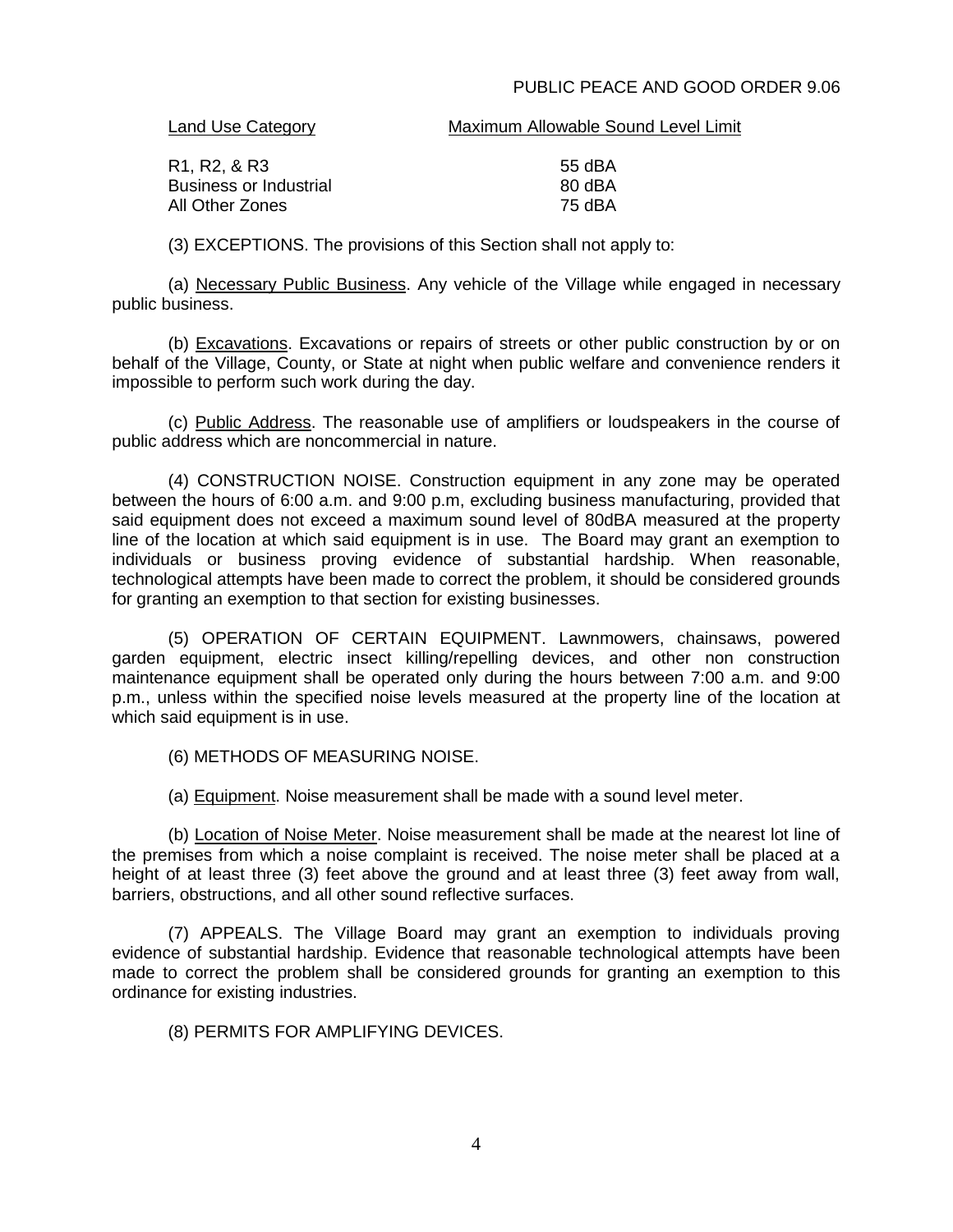(a) Permit Required. The use of loudspeakers or amplifying devices on the streets or in the parks of the Village of Valders is prohibited unless the party desiring to use such loudspeaker or amplifying device first obtains a permit. Cost of the permit to be \$25.00 with the fee to be waived for nonprofit organizations.

(b) Grounds or Reason for Denial or Allowance. Police shall have the authority to revoke such permit when he believes such loudspeaker or amplifying device is becoming a nuisance because of the volume, the method in which it is being used, or the location in which it is being operated.

(c) Time Restrictions. Police shall not grant a permit to use a loudspeaker or amplifying device before the hours of 9:00 a.m. or after 12:00 a.m. No permit shall be granted to anyone who, in the opinion of the Village Board or Police, uses said loudspeaker or amplifying device in such a manner or for such a purpose as to constitute a nuisance.

#### 9.06(A) **LIGHT MOTOR VEHICLE NOISE CONTROL**.

(1) SCOPE. This ordinance shall apply to the control of all noise caused by light motor vehicles and originating within the limits of the Village of Valders.

(2) DEFINITIONS. The following words and terms, whenever they occur in this ordinance shall be interpreted as herein defined:

(a) Terminology: All terminology used in this ordinance, not defined below, shall be in conformance with applicable publications of the American National Standards Institute.

(b) A-Weighted Sound Level: This means the sound pressure level in decibels as measured on a sound level meter using the A-weighting network. The level so read is designated db(A) or dBA.

(c) Noise Level: This shall refer to the A-weighted sound level produced by a light motor vehicle.

(d) Sound Level Meter: This means an instrument which includes a microphone, amplifier, RMS detector, integrator or time average, output meter, and weighing networks used to measure sound pressure levels. The instrument shall comply with the standards for Type 1 or Type 2 sound level meters as specified in (ANSI) S1.4-1971 or its successor.

(e) Sound Pressure Level: This means 20 times the logarithm to the base 10 of the ratio of the RMS sound pressure to the reference pressure of 20 micropascals. The sound pressure level is expressed in decibels.

(f) Noise: This means any sound which annoys or disturbs humans of which causes or tends to cause an adverse psychological or physiological effect on humans.

(g) Light Motor Vehicle: A light motor vehicle shall mean any automobile, van, motorcycle, motor driven cycle, motor scooter, or light truck with gross vehicular weight of less than 8,000 pounds.

(h) Modified Exhaust System: It is an exhaust system in which: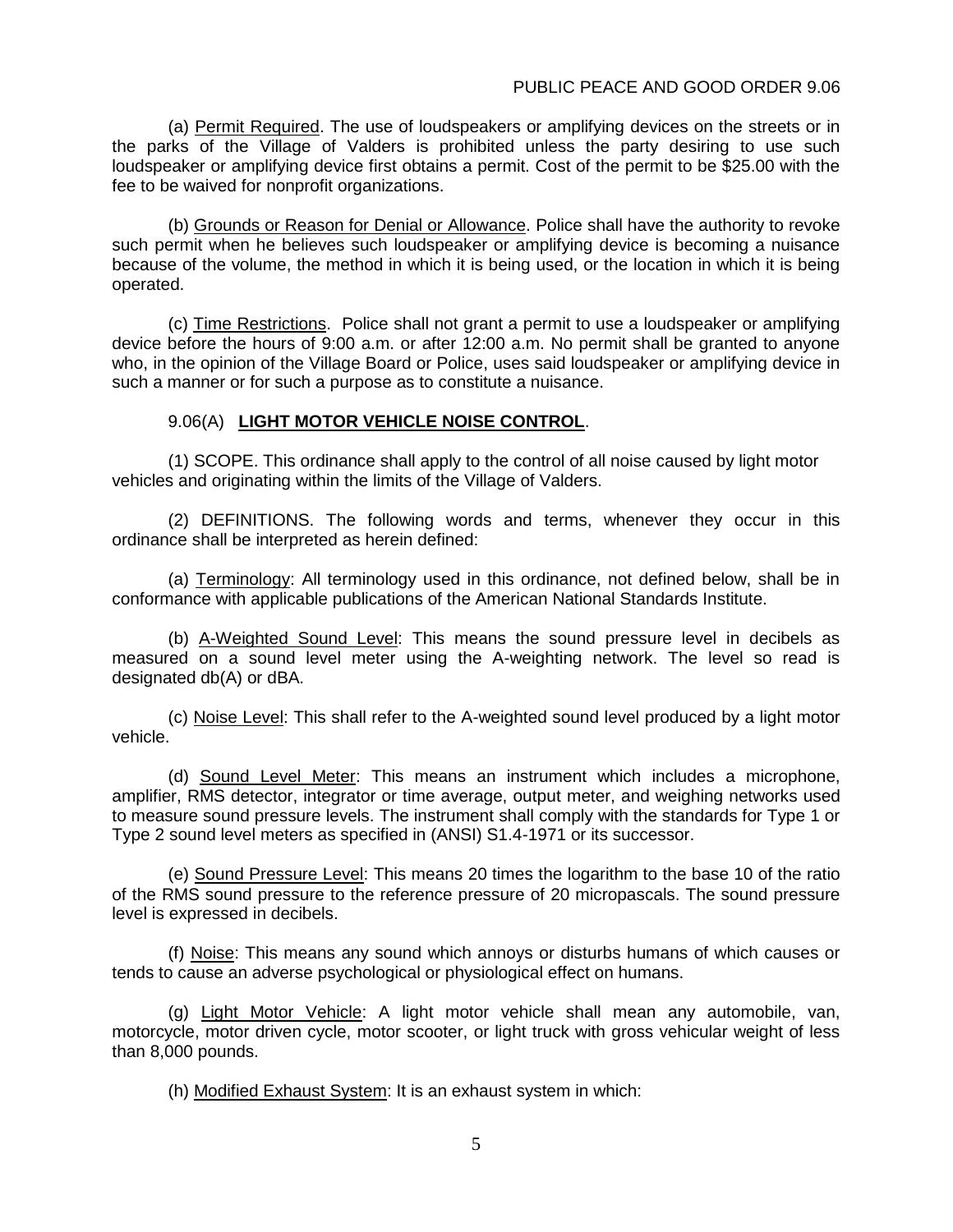- 1. The original noise abatement devices have been physically altered causing them to be less effective in reducing noise, or
- 2. The original noise abatement devices have been either removed or replaced by noise abatement devices which are not as effective in reducing noise as the ordinal devices, or
- 3. Devices have been added to the original noise abatement devices, such that noise levels are increased.

(3) EXCESSIVE NOISE. It shall be unlawful for any person to operate a light motor vehicle such as to cause excessive noise levels as a result of a defective or modified exhaust system, or as a result of unnecessary rapid acceleration, deceleration, revving or tire squeal, or as the result of the operation of audio devices.

(4) 80DBA NOISE LIMIT. It shall be unlawful for any person to cause noise levels from the operation of a light motor vehicle in excess of 80DBA at any location within the corporate limits of Valders. Measurement can be made at any distance greater than or equal to fifteen feet from the closest approach to the vehicle at any suitable site.

(5) STATIONARY TEST. At the request of the operator of the light motor vehicle, the Officer can administer a stationary motor vehicle noise test. If the Officer cannot administer the test at the time of the request, he will notify the operator when and where the operator may have his vehicle tested. The stationary motor vehicle noise test can provide information as to the extent of the defectiveness of the exhaust system or as to whether excessive noise levels were caused by improper operation of the light motor vehicle.

# 9.06(B) **COMPRESSION BRAKE USE PROHIBITED**.

(1) PROHIBITION. No person shall use motor vehicle brakes within the Village of Valders limits which are in any way activated or operated by the compression of the engine of any motor vehicle or any unit or part thereof.

(2) EXCEPTION. It shall be affirmative defense to prosecution under this subsection that said compression brakes were necessary for the protection of persons and/or property, in an emergency situation. An emergency situation is defined as an immediate situation that has an immediate need for an abrupt and/or sudden stopping of the vehicle.

# 1.07 **LOITERING**.

(1) LOITERING OR PROWLING PROHIBITED, GENERALLY. No person shall loiter or prowl in a place, at a time or in a manner not usual for law-abiding individuals under any circumstances that warrant alarm for the safety of persons or property in the vicinity. Among the circumstances which may be considered in determining whether such alarm is warranted is the fact that the person takes flight upon appearance of an officer, refuses to identify himself or manifestly endeavors to conceal himself or any object. Unless flight by the person or other circumstances makes it impracticable, an officer shall, prior to any arrest for an offense under this subsection, afford the person an opportunity to dispel any alarm which would otherwise be warranted by requesting him to identify himself and explain his presence and conduct.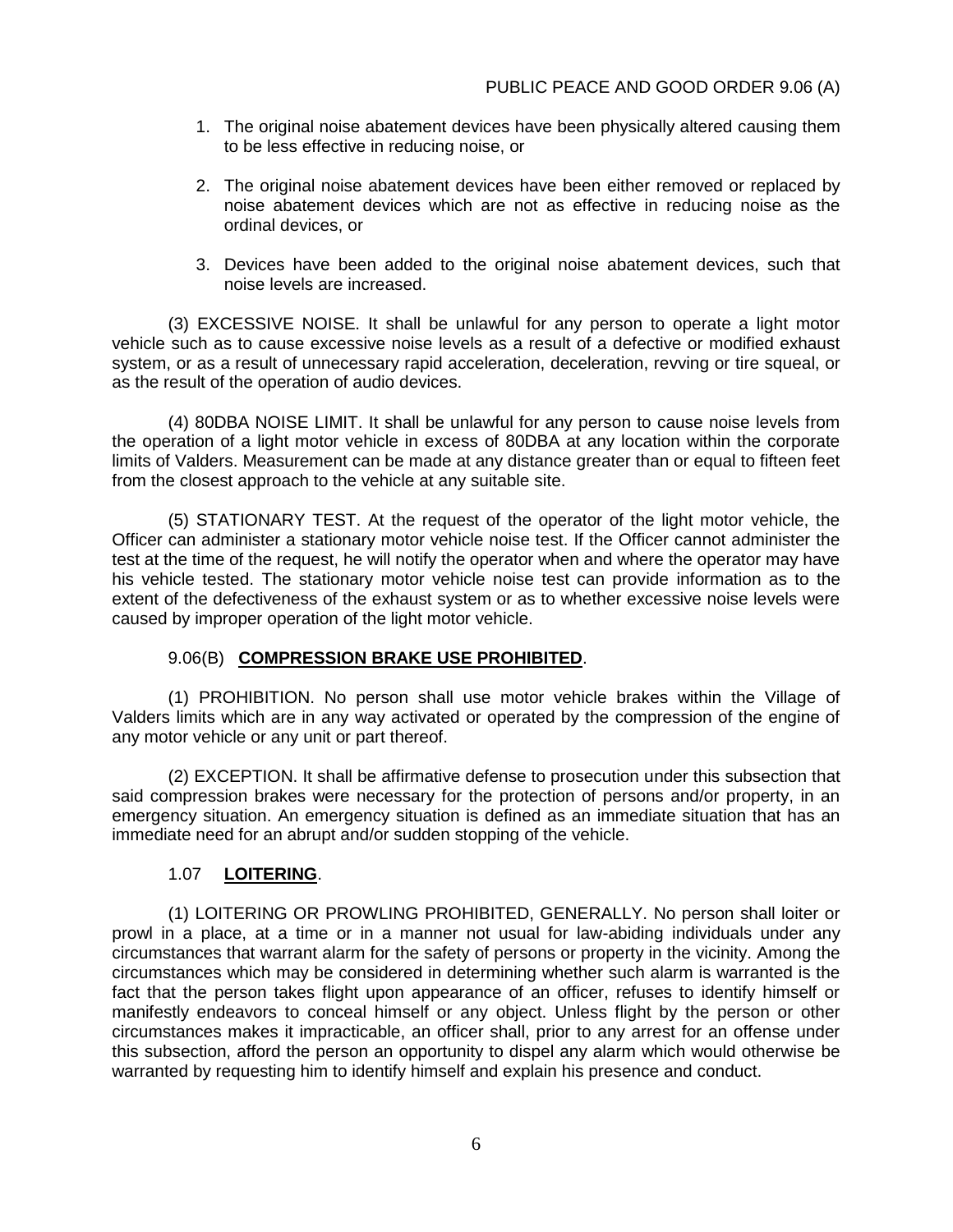No person shall be convicted of an offense under this subsection if the officer did not comply with the preceding sentence or if it appears at trial that the explanation given by the person was true, and if believed by the officer at the time, would have dispelled the alarm.

(2) OBSTRUCTION OF TRAFFIC BY LOITERING. No person shall loaf or loiter in a group or crowd upon the public streets, alleys, sidewalks, street crossings or bridges or in any other public place within the Village in such manner as to prevent, interfere with or obstruct the ordinary free use of such public street, alley, sidewalk, street crossing or bridge or any other public place by person(s) passing along and over the same.

### (3) LOITERING AFTER BEING REQUESTED TO MOVE.

(a) In Groups or Crowds. No person shall loaf or loiter in a group or a crowd upon the public street or sidewalks or in adjacent doorways or entrances, on street crossings or bridges or in an other public place or on any private premises without invitation from the owner or occupant, after being requested to move by an officer or by any person in authority at such places.

(b) In Places of Public Assembly or Use. No person shall loiter, lounge or loaf in or about any depot, theater, dance hall, restaurant, store, public sidewalk, public parking lot or other place of assembly or public use after being requested to move by any officer. Upon being requested to move, a person shall immediately comply with such request by leaving the premises or the area thereof.

(c) Obstructing Highways. No person shall obstruct any street, bridge, or crossing by lounging or loitering in or upon the same after being requested to move by any officer.

9.08 **ANIMALS AND FOWL NOT TO RUN AT LARGE**. No person having in his possession or under his control any animal or fowl shall allow the same to run at large within the Village.

# 9.09 **RESERVED**.

9.10 **LITTERING PROHIBITED**. No person shall throw any glass, refuse, waste, filth or other litter upon the streets, alleys, highways, public parks or other property of the Village, upon any private property or upon the surface of any body of water within the Village.

9.11 **OBEDIENCE TO OFFICERS**. No person shall resist or interfere with any officer of the Village while such officer is acting in his official capacity and with lawful authority nor shall any person refuse to assist an officer in carrying out his duties when so requested by the officer.

# 9.12 **RESERVED.**

# 9.13 **RESERVED.**

# 9.14 **BURNING WITHIN VILLAGE LIMITS**.(Section 1 & 3 Am. 9/5/06)

(1) GRASS/BRUSH FIRES PROHIBITED. Open burning of leaves, weeds, brush, stumps and other vegetative debris is not permitted within the Village limits.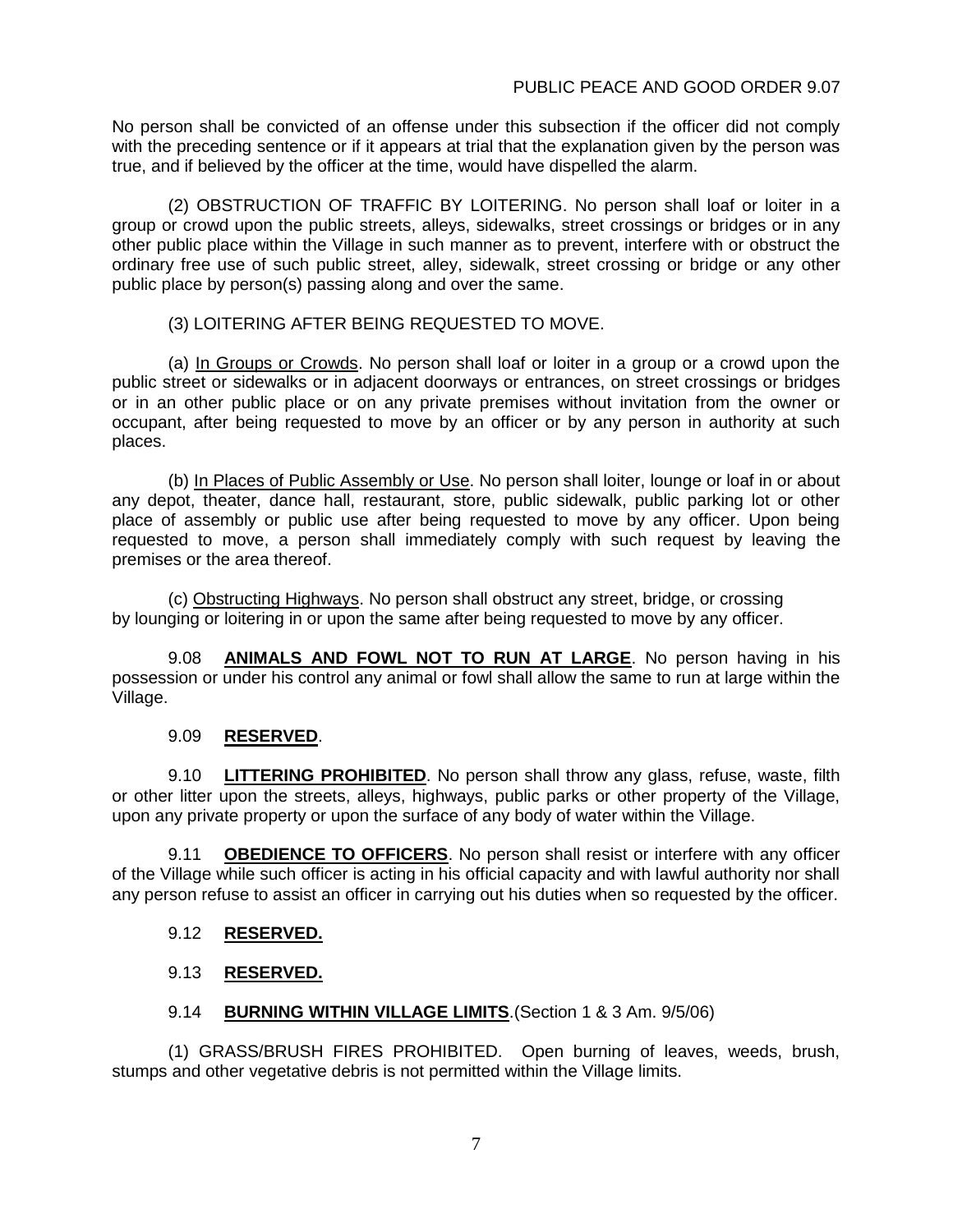(2) BONFIRES REGULATED. No person shall kindle or cause to be kindled any fire in or upon any street, alley, public way, park or public building or private grounds within the Village within 25' of any building or within any fire lane unless express approval from Fire Chief has been granted.

(3) REFUSE BURNING PROHIBITED. Refuse burning is not permitted within the Village limits. "Refuse" is defined as any waste material except clean (natural) wood.

(4) FIRE PITS REGULATED. Fire pits on public or private property are permitted provided they are a minimum of 25' from any building or structure and attended at all times. All fire pits must be designed to be contained in a specific area not to exceed 4' in diameter or equal to 4' square. Only clean wood products will be permitted to be burned in fire pits. At no time shall flames be allowed to exceed 4' in height.

(5) AUTHORITY OVER BURNING. The Fire Chief and or Police Chief have full authority to request the extinguishment of any open fire if in their opinion, conditions warrant for safety or nuisance reasons.

9.15 **PUBLIC CONSUMPTION OF LIQUOR & FERMENTED MALT BEVERAGES**. No person shall drink or consume liquor or fermented malt beverages, or have in his possession open containers of liquor or fermented malt beverages on any public sidewalk, street, alley, or parking lot, within the Village limits. No person shall be permitted to drink liquor or fermented malt beverages in parked vehicles, on any public sidewalk, street, alley, or parking lot within the Village limits.

9.16 **PARKS AND RECREATION AREAS REGULATED**. The following regulations shall apply to all parks and recreational area within the Village limits:

(1) USE OF BUILDINGS.

(a) Community Center. The Valders Memorial Park Community Shelter is for use by community non-profit organizations and senior groups free of charge. The building may be reserved for private parties for a fee. Reservations may be made thru the Village/Clerk Treasurer at the Village Office.

(b) Park Shelters. Shelters located in the Village Parks may be used on a first come first serve basis free of charge.

(2) HOURS OF OPERATION. All public parks or recreational areas maintained by the Village shall be closed to the public each day from 11:00 p.m. to 6:00 a.m. Special events sponsored by nonprofit organizations which hold a temporary Class B Beer license for an event shall be allowed to serve malt beverages until 12:00 a.m., and must vacate the park grounds by 1:00 a.m.

(3) PARKING. It shall be unlawful for any person to leave unattended for more than twenty-four hours any automobile, truck, trailer, bus, motorcycle, boat, camper, mobile home, or other similar equipment in any Village park or recreational area without first obtaining permission from the Chief of Police. Any vehicle or water craft in violation of this subsection of this ordinance may be towed from the park and stored at the owner's expense.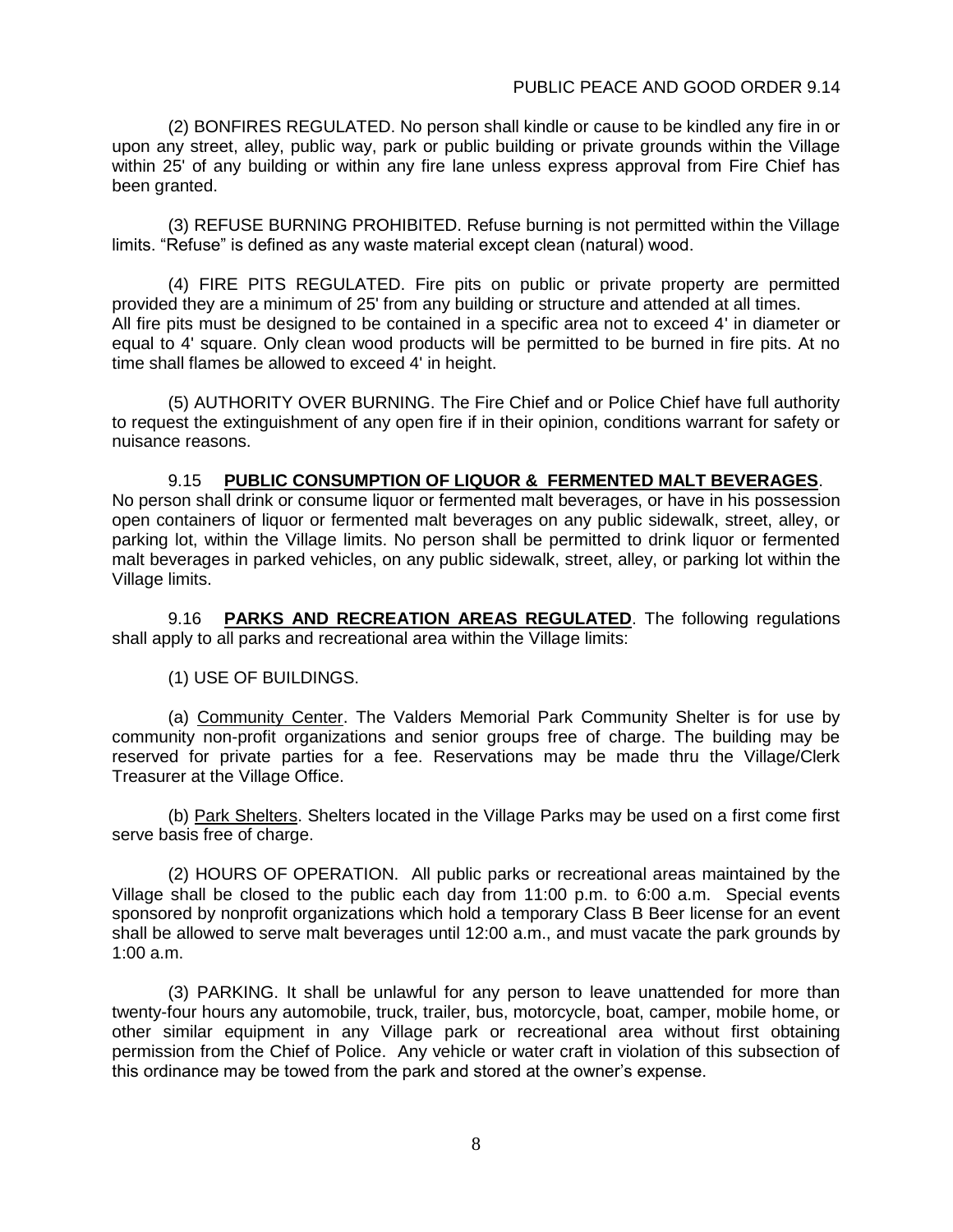(4) FIRES. It shall be unlawful for any person to start, tend, or maintain any fire, or to burn any refuse, in any Village park or recreational area, except fires for cooking which may be made in grills at designated picnic areas.

(5) ANIMALS. It shall be unlawful for any person to allow pets in any Village park or recreational area.

(6) CAMPING. It shall be unlawful for any person to camp in any Village park or recreational area, unless permission is granted by the Chief of Police at a designated area. and time period.

#### 19.17 **POSSESSION OF ILLEGAL DRUGS/PARAPHERNALIA**.(Created 9/1/07)

#### (1) POSSESSION OF TETRAHYDROCANNABINOLS.

(a) No person may possess or attempt to possess tetrahydrocannabinols, commonly know as 'THC' in any form, including but not limited to tetrahydrocannabinols that are contained in marijuana, obtained from marijuana, or chemically synthesized, or any controlled substance analog of tetrahydrocannabinols, unless the person obtains the substance or the analog directly from, or pursuant to a valid prescription of order of, a practitioner who is acting in the course of his or her professional practice, or unless the person is otherwise authorized by state statute to possess the substance or the analog.

(b) This ordinance applies only to persons who do not have a previous conviction for possession of tetrahydrocannabinols or for any other drug related offence, and only if the quantity of tetrahydrocannabinols is less than 8 grams at the time that it is weighed by law enforcement.

(c) All provisions of Wisconsin Statutes Sections 961.41(3g), 961.50, and 938.344.(2e), as revised or amended from time to time, are hereby incorporated by reference.

(d) A person who violates this ordinance is subject to a forfeiture of not less than \$50 nor more than \$1,000, and shall have their operating privileges suspended for not less than six (6) months nor more than five (5) years.

(e) A positive result for the presence of cannabinoids, using the police department's approved field test, shall be prima facie evidence of possession in this ordinance.

(2) POSSESSION OF DRUG PARAPHERNALIA.

(a) "Drug paraphernalia' as used in this ordinance is defined as stated in Wisconsin Statutes Section 961.571, as revised or amended from time to time.

(b) No person may use, or posses with the primary intent to use, drug paraphernalia, to plant, propagate, cultivate, grow, harvest, manufacture, compound, convert, produce, process, prepare, test, analyze, pack, repack, store, contain, conceal, inject, ingest, inhale, or introduce into the human body, a controlled substance or controlled substance analog in violation of Wisconsin Statutes Chapter 961.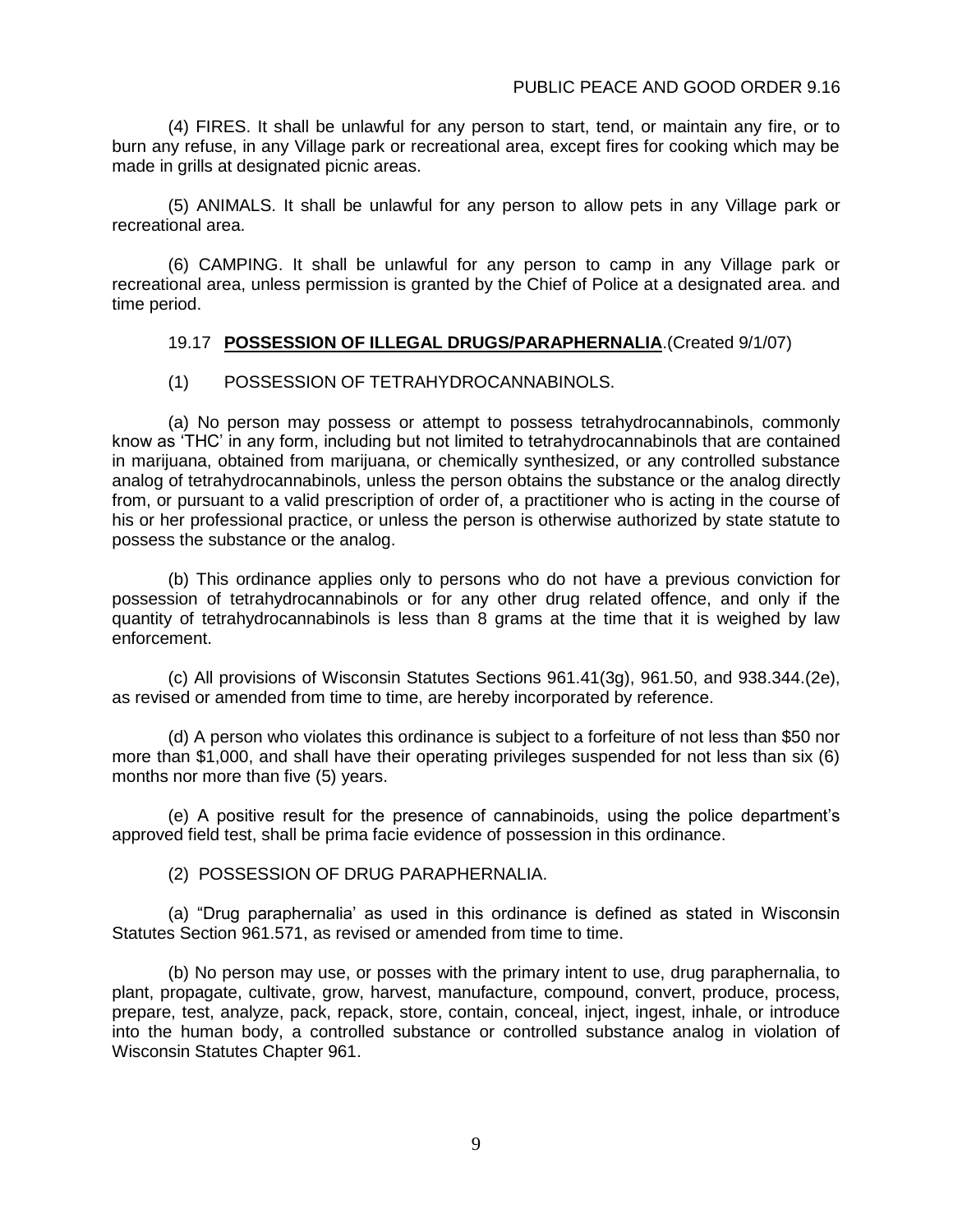(c) This ordinance applies only to persons who do not have a previous conviction for possession of drug paraphernalia or any other drug related offense.

(d) All provisions of Wisconsin Statutes Sections 961.573(1) and (2), 961.50 and 938.344(2e), as revised or amended from time to time, are hereby incorporated by reference.

(e) A person who violates any provision of this ordinance is subject to a forfeiture of not less than \$50 nor more than \$500, and shall have their operating privileges suspended for not less than six (6) months nor more than five (5) years.

### 9.18 **SOCIAL HOSTS**. (Created 12/2/08)

(1) PURPOSE. To discourage underage possession and consumption of alcohol, even if done within the confines of a private residence, and intends to hold persons criminally responsible who host events or gatherings where persons under 21 years of age possess or consume alcohol regardless of whether the person hosting the event or gathering supplied the alcohol.

(2) DEFINITIONS.

(a) Alcohol. "Alcohol "means ethyl alcohol, hydrated oxide of ethyl, or spirits of wine, whiskey, rum, brandy, gin, or any other distilled spirits including dilutions and mixtures thereof from whatever source or by whatever process produced.

(b) Alcoholic Beverage. "Alcoholic Beverage" means alcohol, spirits, liquor, wine, beer, and every liquid or solid containing alcohol, spirits, wine, or beer, and which contains one-half of one percent or more of alcohol by volume and which is fit for beverage purposes either alone or when diluted, mixed, or combined with other substances.

(c) Event or Gathering. "Event or gathering" means any group of three or more persons who have assembled or gathered together for a social occasion or other activity.

(d) Host or Allow. "Host" or "allow" means to aid, conduct, entertain, organize, supervise, control, or permit a gathering or event.

(e) Parent. "Parent" means any person having legal custody of a juvenile:

- 1. As natural, adoptive parent, or step-parent;
- 2. As a legal guardian;
- 3. As a person to whom legal custody has been given by order of the court.

(f) Residence, Premises or Public or Private Property. "Residence", "premises", or "public or private property" means any home, yard, farm, field, land, apartment, condominium, hotel or motel room, or other dwelling unit, or a hall or meeting room, park, or any other place of assembly, whether occupied on a temporary or permanent basis, whether occupied as a dwelling or specifically for a party or other social function, and whether owned, leased, rented, or used with or without permission or compensation.

(g) Underage Person. "Underage person" is any individual under twenty-one (21) years of age.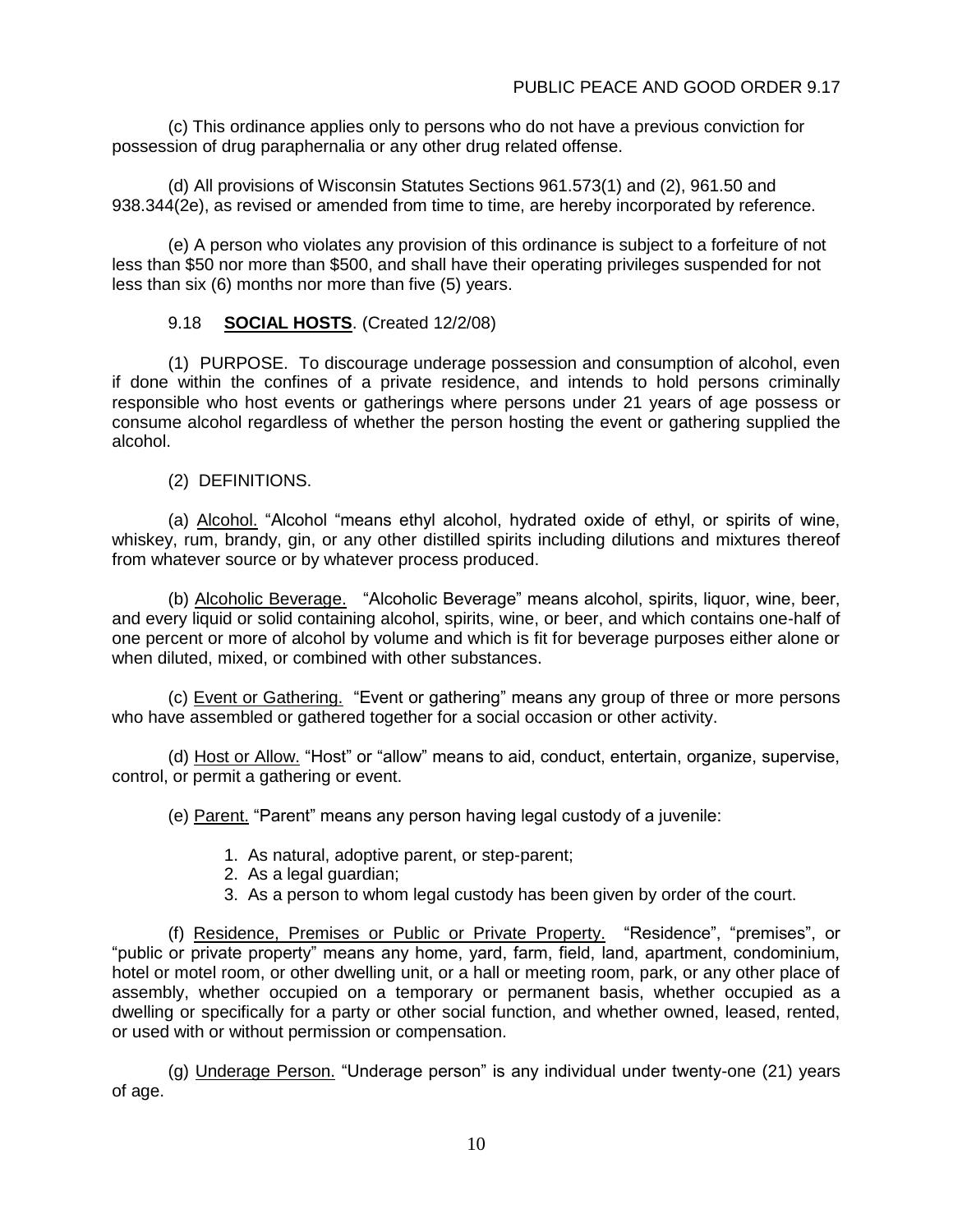(h) Present. "Present" means being at hand or in attendance.

(i) In Control. "In Control" means the power to direct, manage, oversee and/or restrict the affairs, business or assets of a person or entity.

(3) PROHIBITED ACTS.

(a) It is unlawful for any person(s) to : host or allow an event or gathering at any residence, premises, or on any other private or public property where alcohol or alcoholic beverages are present when the person knows that an underage person will or does (i) consume any alcohol or alcoholic beverage; or (ii) possess any alcohol or alcoholic beverage with the intent to consume it; and the person fails to take reasonable steps to prevent possession or consumption by the underage person(s).

(b) A person is criminally responsible for violating (a) above if the person intentionally aids, advises, hires, counsels, or conspires with or otherwise procures another to commit the prohibited act.

(c) A person who hosts an event or gathering does not have to be present at the event or gathering to be criminally responsible.

(4) EXCEPTIONS.

(a) This section does not apply to conduct solely between an underage person and his or her parents while the parent is present and in control of the under age person.

(b) This section does not apply to legally protected religious observances.

(c) This section does not apply to situations where underage persons are lawfully in possession of alcohol or alcoholic beverages during the course and scope of employment.

(5) PENALTIES. A person who violates any provision of this ordinance is subject to a forfeiture of not less than \$500 nor more than \$5000, together with the costs of prosecution. A person who is in default of payment is subject to imprisonment in the county jail until the forfeiture and costs are paid.

9.19 **HARASSMENT**. (Created 6/14/10.) No person shall intentionally harass or intimidate another person.

(1) Strikes, shoves, kicks or otherwise subjects the person to physical contact or attempts or threatens to do the same.

(2) Engages in a course of conduct or repeatedly commits acts which harass or intimidate the person and which serve no legitimate purpose.

(3) Initiates harassing or obscene telephone calls.

(4) Makes any comment, request, suggestion or proposal which is obscene, lewd, lascivious or indecent.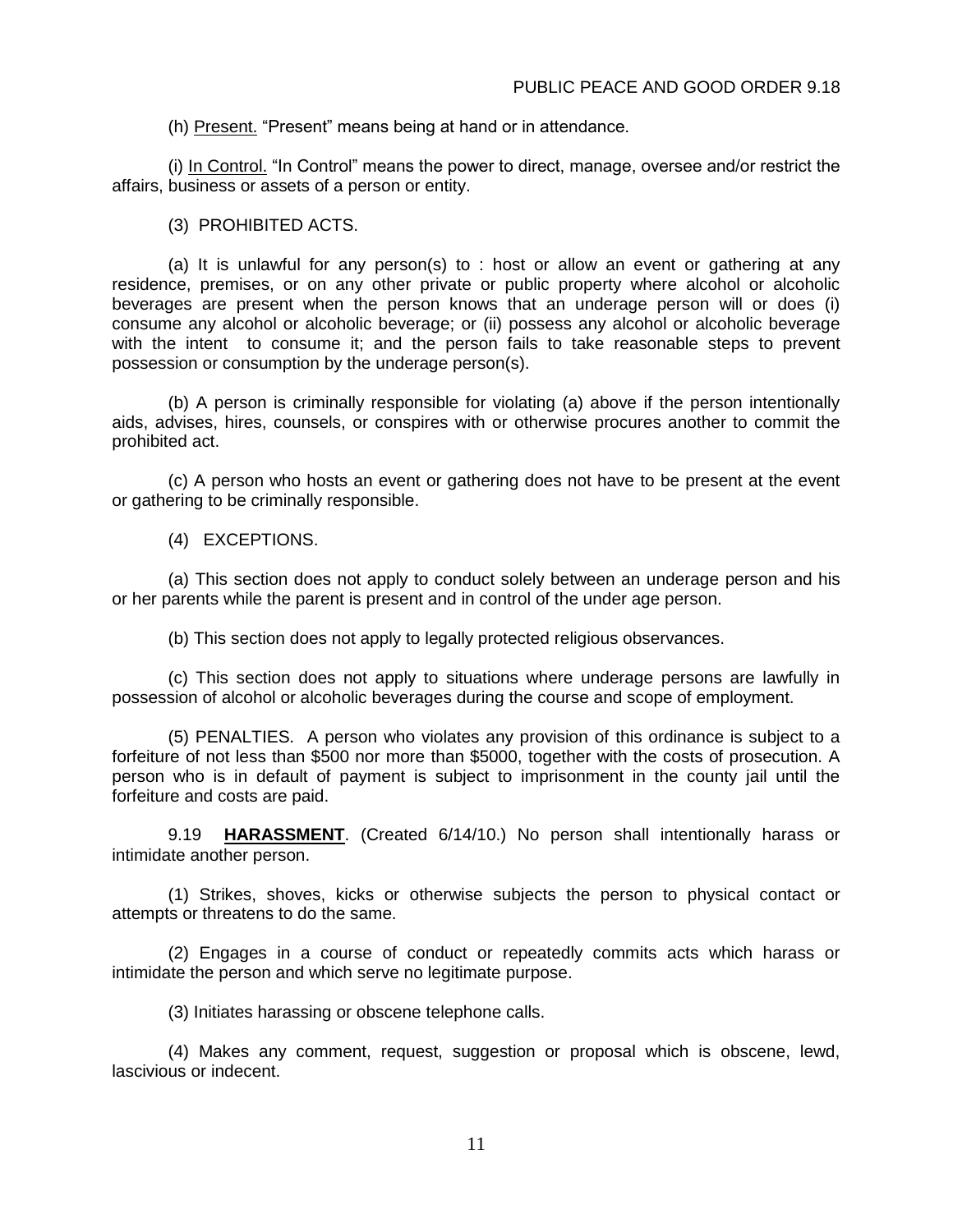(5) Makes a telephone call, whether or not a conversation ensues, with the intent to abuse, threaten, or harass any person at the called number or numbers.

(6) Makes or causes the telephone of another repeatedly or continuously to ring, with the intent to harass any person at the called number or numbers.

(7) Makes repeated telephone calls, during which the conversation ensues, solely to harass any person at the called number or numbers.

(8) Knowingly permits any telephone under their control to be used for any purpose prohibited by this section.

(9) In conspiracy or concerted action with another person, makes repeated calls or simultaneously calls, solely to harass any other person at the called number or numbers.

(10) Unlawful use of computerized communication systems. In this section, "message" means any transfer of signs, signals, writings, images, sounds, data, or intelligence of any nature, or any transfer of a computer program, as defined in Wis Stats. §943.70(1)(c).

(11) With an intent to frighten, intimidate, threaten, abuse or harass another person, sends a message to the person on an electronic mail or other computerized communications system and in that message threaten to inflict injury or physical harm to any person or property of any person.

(12) With the intent to frighten, intimidate, threaten, abuse or harass another person, sends a message on an electronic mail or other computerized communication system with the reasonable expectation that a person will receive the message and in that message threatens to inflict injury or physical harm to any person or property of any person.

(13) With the intent to frighten, intimidate, threaten, or abuse another person, sends a message to the person on an electronic mail or other computerized system and in that message uses any obscene, lewd or profane language or suggests any lewd or lascivious act.

(14) With the intent to frighten, intimidate, threaten, or abuse another person, sends a message to the person on an electronic mail or other computerized system with the reasonable expectation that the person will receive the message and in that message uses any obscene, lewd or profane language or suggests any lewd or lascivious act.

(15) With the intent to frighten, intimidate, threaten, or abuse another person, sends a message to the person on an electronic mail or other computerized system while intentionally preventing or attempting to prevent the disclosure of his or her own identity.

(16) While intentionally preventing or attempting to prevent the disclosure of his or her identity and with the intent to frighten, intimidate, threaten or abuse another person, sends a message on electronic mail or other computerized communication system with the reasonable expectation that the person will receive the message.

(17) With the intent to harass, annoy or offend another person, sends a message to the person on an electronic mail or other computerized communication system and in that message uses any obscene, lewd or profane language or suggests any lewd or lascivious act.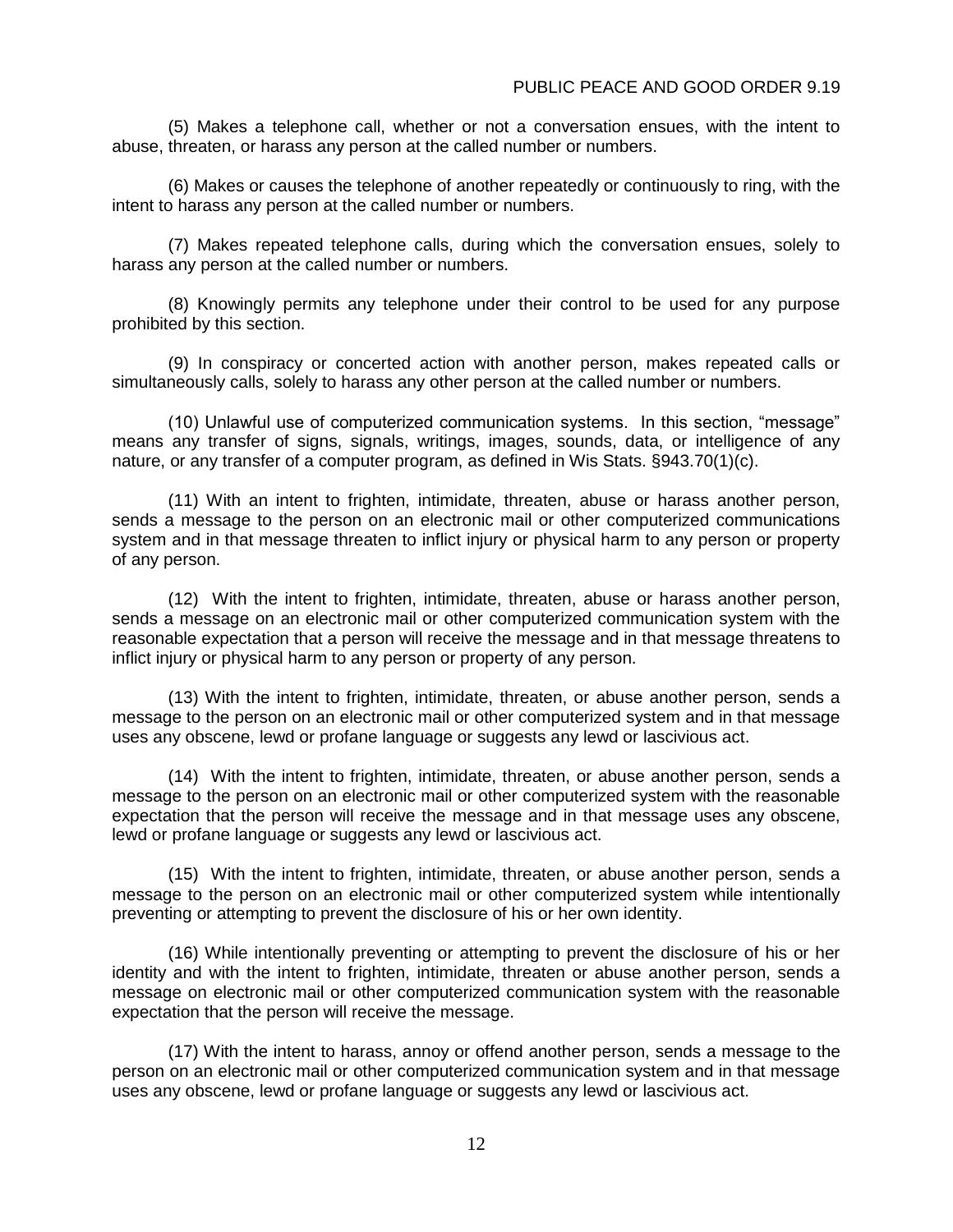(18) With the intent to solely harass another person, sends repeated messages to the person on an electronic mail or computerized communication system.

(19) Knowingly permits, participates, or directs another person, to send a message prohibited by this section from any computer terminal or other device that is used to send messages on an electronic mail or other computerized communication system and that is under his or her control.

#### 9.20 **REGULATION OF SMOKING, TOBACCO, AND VAPOR PRODUCTS IN PUBLIC PLACES.** (Created 1/10/11).

(1) DEFINITIONS. In this section.

(a) Enclosed Place. A structure or area that has a roof and more than 2 substantial walls, as defined in Sec. 101.123(1(ak) and 101.123(1)id), Wis Stats.

(b) Person in charge. The person, or his or her agent, who ultimately controls, governs, or directs the activities aboard a public conveyance or at a location where smoking is prohibited or regulated under this section.

(c) Places of employment. Any enclosed place that employees normally frequent during the course of employment.

(d) Public places. Any enclosed place that is open to the public, regardless of whether a fee is charged, or a place to which the public has lawful access or may be invited.

(e) Use of Tobacco or Vapor Product. (Am 5/13/19). Burning or holding, inhaling or exhaling smoke, chew, or suck otherwise consume a tobacco or vapor product.

1. *Tobacco product* means a product that contains tobacco and is intended for human consumption, including but not limited to, cigarettes, cigarettes, non-cigarette smoking tobacco, or smokeless tobacco, as those terms are defined in Section 2 of the Tobacco Products Tax Act, and cigars. Tobacco product does not include a vapor product or a product regulated as a drug or device by the United States Food and Drug Administration.

2. *Vapor product* means any product containing or delivering nicotine, lobelia, or any other substance intended for human consumption that can be used by a person to simulate smoking in the delivery of nicotine or any other substance through inhalation of vapor from the product. Electronic delivery device shall include any component part of such a product whether or not sold separately. Electronic delivery device shall not include any product that has been approved or otherwise certified by the United States Food and Drug Administration for legal sales for use in tobacco cessation treatment or other medical purposes, and is being marketed and sold solely for that approved purpose.

(2) SMOKING PROHIBITED IN ENCLOSED SPACE. The Village of Valders hereby adopts and incorporates by reference Sec. 101.123 Wis. Stats., as amended from time to time, prohibiting smoking in enclosed places that are places of employment or public places.

(3) EXEMPTIONS. The regulation of smoking and tobacco products in subsection (2) does not apply to private residences and certain residence rooms in assisted living facilities as provided in Sec. 101.123(3)(h), (i), and (j), Wis. Stats.